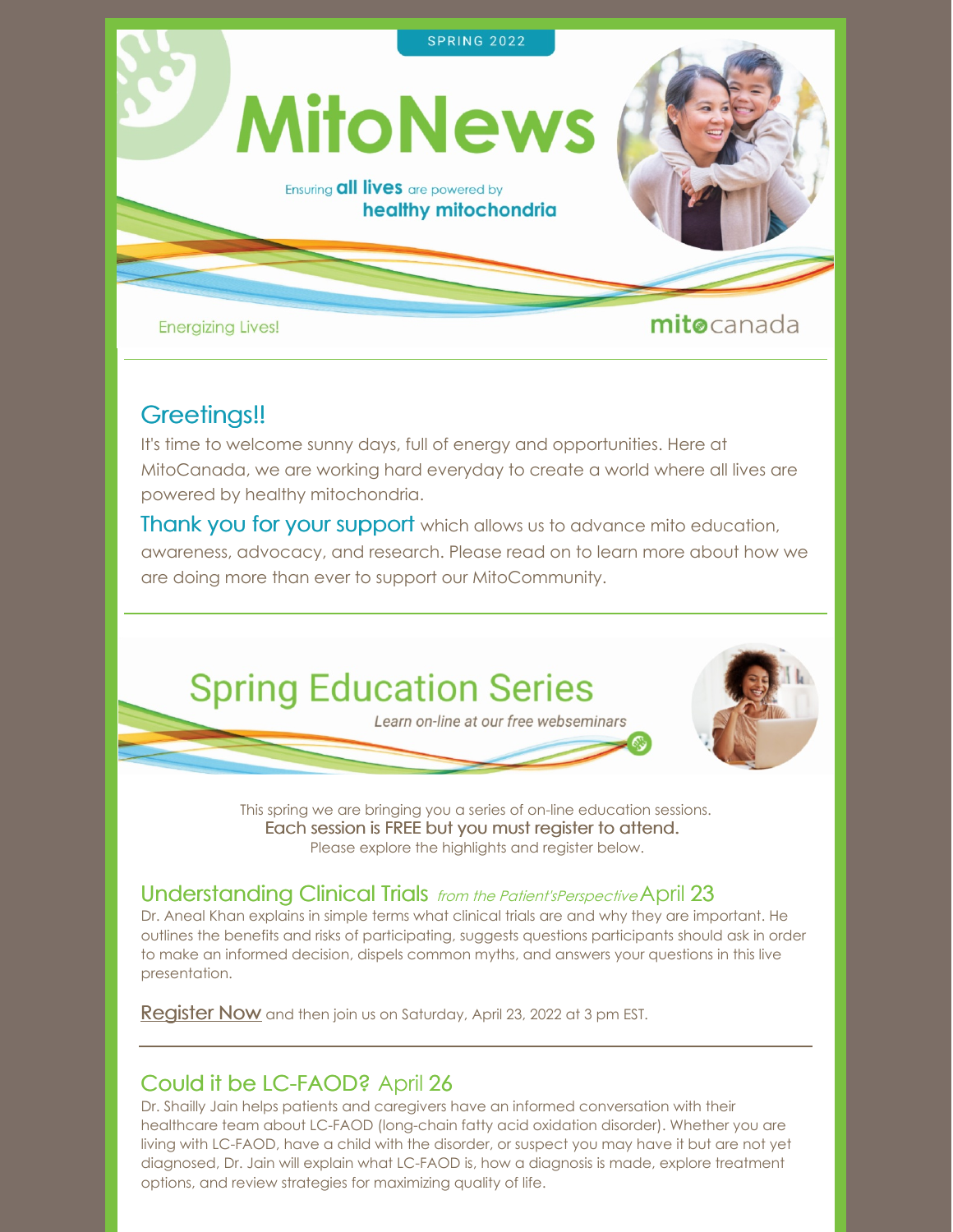[Register](https://us02web.zoom.us/webinar/register/WN_Qv9QE9i3Qtq9v_gOLuoVQA) Now and then join us on Tuesday, April 26, 2022 at 12 noon pm EST.

### Exercise as Medicine for Your Mitochondrial Health

We all know that exercise is good for us but did you know that this is especially true for mito patients? Activity increases the production of mitochondria and can improve quality of life. This session has been created specifically for people living with mito. We will explore types of exercise, what to keep in mind when starting to exercise, how to manage exercise after setbacks, do's and don'ts for mito patients, and how exercise improves overall health. Date and time are still being finalized but if you're interested, please

#### [Reserve](https://us02web.zoom.us/webinar/register/WN_w4cM2ZZES7WmMI374i3giA) your spot now.

Date and time will be emailed to you soon.



New Animation Launch with Dr. T explaining how exercise influences mitochondrial, and overall, health will be a fun feature of this session.

# **MitoScholars**

Empowering youth living with mitochondrial disease to focus on their futures.

### MitoCanada believes in bright futures

and we want to help students living with mitochondrial disease pursue the education, and ultimately the careers, they dream of. MitoScholars, our new scholarship program, has been created to help mito students overcome any barriers they may face in the academic setting, while managing their condition.

We will be awarding up to four \$5,000 scholarships to Canadian MitoStudents pursuing a post-secondary education at a publicly-funded Canadian trades school, college or university. This is your opportunity to energize your future.

Apply to be a [MitoScholar](https://mitocanada.org/mitoscholars/) today. Click here for details.

### **[MitoCanada](https://mitocanada.org/patient-contact-registry/)** Patient [Contact](https://mitocanada.org/patient-contact-registry/) Registry

Deepening Understanding.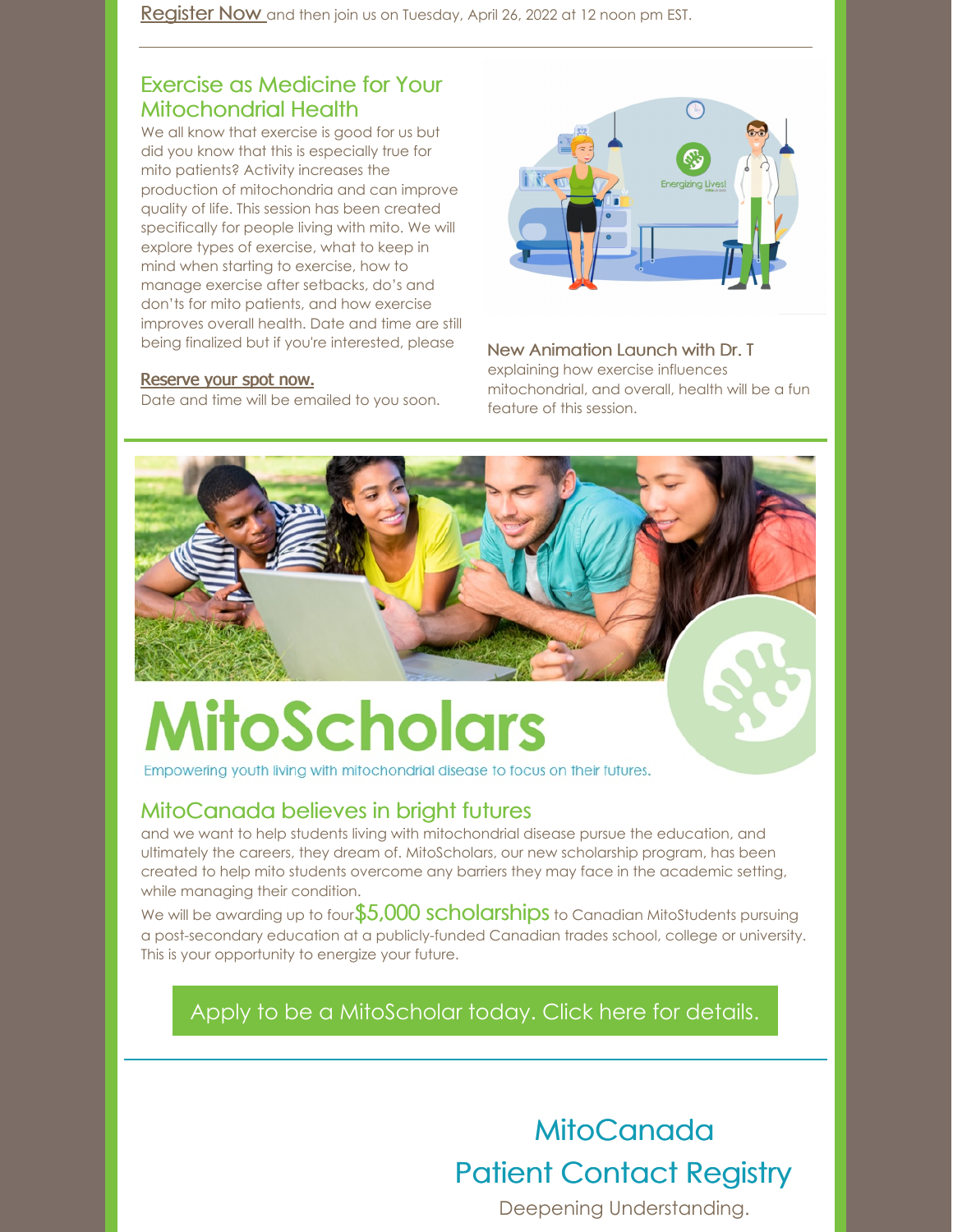Improving Lives.



Knowing as much about a disease as possible helps everyone. When we share information and experiences, we support opportunities for new treatment development and more effective strategies for living with mito.

MitoCanada recently introduced its Patient Contact Registry, a secure database where patients and caregivers can share what it's like to live with mito. The information we collect remains confidential but will help improve care, connect participants to research opportunities and clinical trials, inform resources, and strengthen advocacy efforts.



### New Website Coming in May

MitoCanada is dedicated to supporting our MitoCommunity. We do this through many channels -- educational resources and events, networking with like organizations, social media, and our website. Over the past year, we've been building new resources to help you navigate your MitoJourney. We're excited to share that we're designing and populating a new, comprehensive and easy-to-navigate website for you. Watch for more details coming soon!